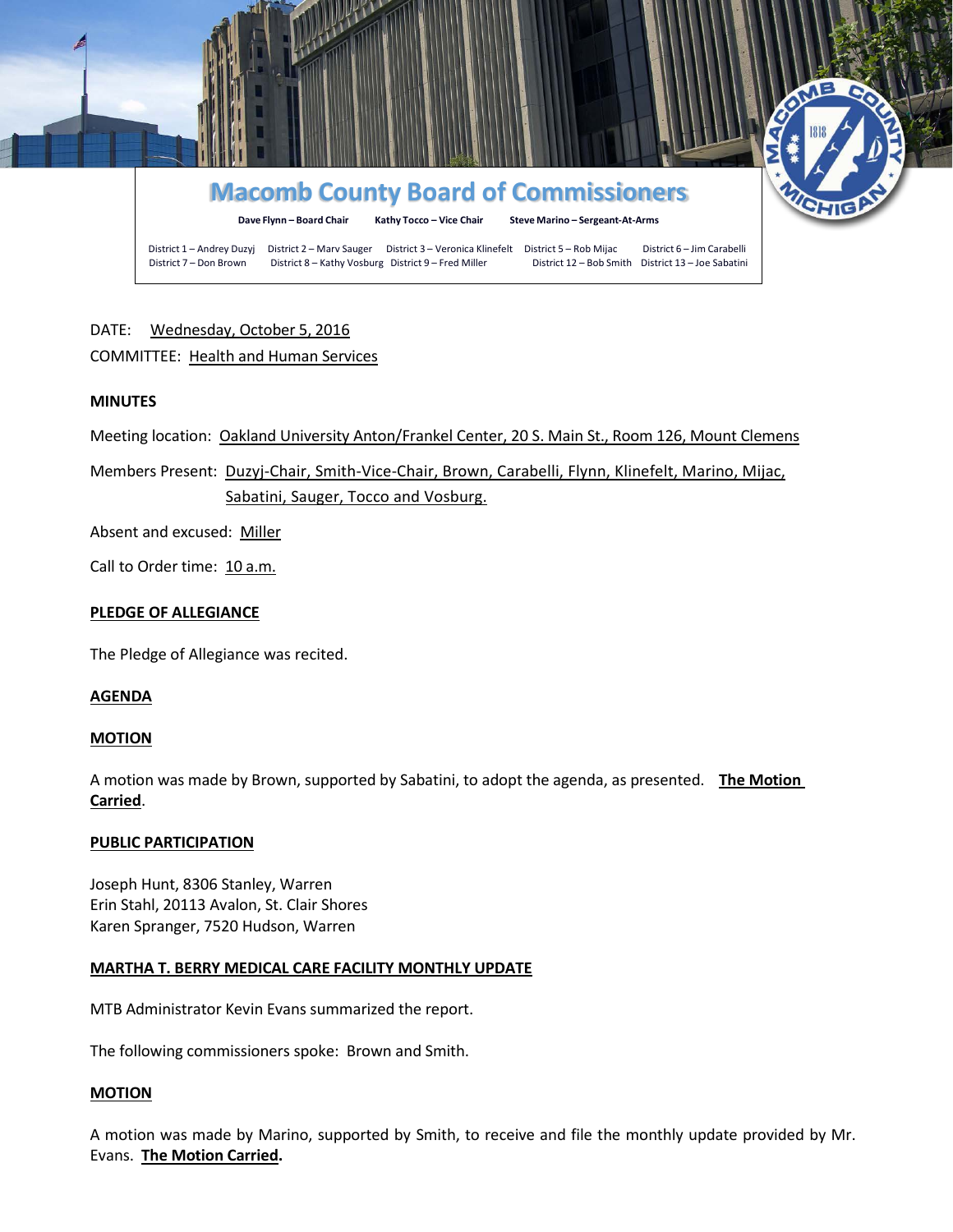### **DEPARTMENT BUDGET REVIEW – MACOMB COMMUNITY ACTION**

Finance Director Steve Smigiel summarized the budget for Macomb Community Action, noting that there are no county funds involved. Also present were Steve Gold, Director of the Department of Health and Community Services, and Rhonda Powell, Director of Macomb Community Action.

The following commissioners spoke: Sabatini, Sauger, Vosburg and Flynn.

### **MOTION**

A motion was made by Marino, supported by Smith, to receive and file the budget review for Macomb Community Action. **The Motion Carried.**

### **DEPARTMENT BUDGET REVIEW – MACOMB COUNTY OFFICE OF SENIOR SERVICES**

Finance Director Steve Smigiel noted that in 2016 the budget for the Office of Senior Services was incorporated into the budget for Macomb Community Action.

The following commissioners spoke: Brown and Duzyj.

### **DEPARTMENT BUDGET REVIEW – MSU EXTENSION**

Finance Director Steve Smigiel summarized the budget for MSU Extension. Also present was Edward Scott, Associate District Coordinator at MSU Extension.

The following commissioners spoke: Sabatini, Vosburg and Tocco.

### **MOTION**

A motion was made by Sauger, supported by Tocco, to receive and file the budget review for MSU Extension. **The Motion Carried.**

### **DEPARTMENT BUDGET REVIEW – VETERANS SERVICES**

Finance Director Steve Smigiel summarized the budget for Veterans Services. Also present was Veterans Services Director Laura Rios.

The following commissioners spoke: Sabatini, Smith, Brown and Sauger.

### **MOTION**

A motion was made by Carabelli, supported by Brown, to receive and file the budget review for Veterans Services. **The Motion Carried.**

### **DEPARTMENT BUDGET REVIEW – DHS (SOCIAL WELFARE FUND)**

Finance Director Steve Smigiel summarized the budget for DHS (Social Welfare Fund).

The following commissioner spoke: Duzyj.